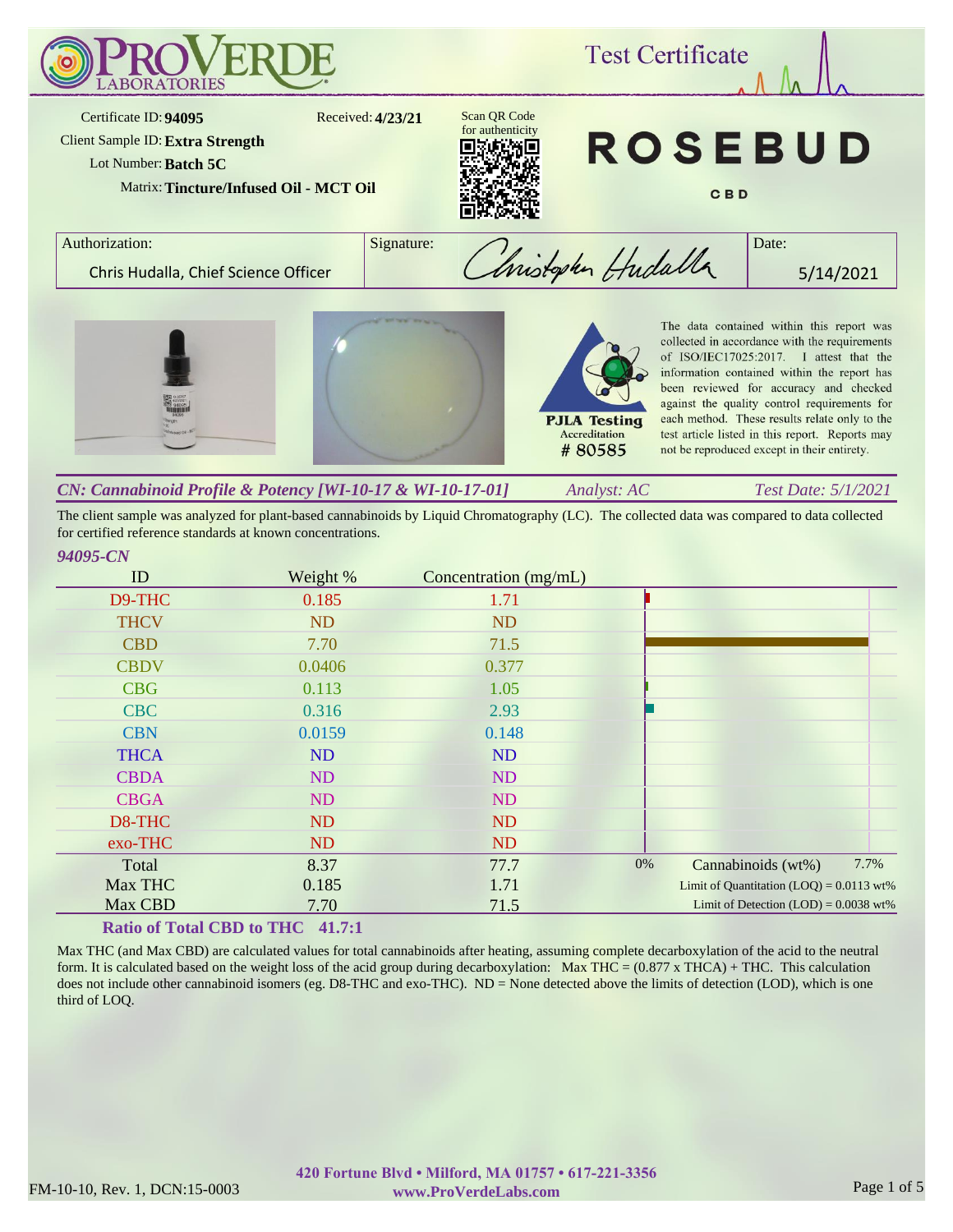| <b>EA: Elemental Analysis [WI-10-13]</b> | <i>Analyst: CJS</i> | Test Date: 4/30/2021 |
|------------------------------------------|---------------------|----------------------|
|                                          |                     |                      |

This test method was performed in accordance with the requirements of ISO/IEC 17025. These results relate only to the test article listed in this report. Reports may not be reproduced except in their entirety.

#### *94095-EA*

| Symbol      | Metal      | Conc. <sup>1</sup> ( $\mu$ g/kg) | $RL (\mu g/kg)$ | Limits <sup>2</sup> ( $\mu$ g/kg) | <b>Status</b> |
|-------------|------------|----------------------------------|-----------------|-----------------------------------|---------------|
| AI          | Aluminum   | 84.0                             | 50              |                                   |               |
| As          | Arsenic    | ND                               | 50              | 200                               | <b>PASS</b>   |
| Cd          | Cadmium    | ND                               | 50              | 200                               | <b>PASS</b>   |
| Ca          | Calcium    | 7,180                            | 500             |                                   |               |
| Cr          | Chromium   | ND                               | 50              | 300                               | <b>PASS</b>   |
| Co          | Cobalt     | ND                               | 50              | 300                               | <b>PASS</b>   |
| Cu          | Copper     | 88.0                             | 50              | 3,000                             | <b>PASS</b>   |
| Fe          | Iron       | 724                              | 50              |                                   |               |
| Pb          | Lead       | ND                               | 50              | 500                               | <b>PASS</b>   |
| Mg          | Magnesium  | ND                               | 50              |                                   |               |
| Mn          | Manganese  | ND                               | 50              |                                   |               |
| Hg          | Mercury    | ND                               | 50              | 100                               | <b>PASS</b>   |
| Mo          | Molybdenum | ND                               | 50              | 1,000                             | <b>PASS</b>   |
| Ni          | Nickel     | ND                               | 50              | 500                               | <b>PASS</b>   |
| $\mathbf P$ | Phosphorus | 6,190                            | 500             |                                   |               |
| $\bf K$     | Potassium  | 2,580                            | 500             |                                   |               |
| Se          | Selenium   | ND                               | 50              |                                   |               |
| Ag          | Silver     | ND                               | 50              | 700                               | <b>PASS</b>   |
| S           | Sulfur     | 2,630                            | 500             |                                   |               |
| Sn          | Tin        | ND                               | 500             | 6,000                             | <b>PASS</b>   |
| Zn          | Zinc       | ND                               | 50              |                                   |               |

1) ND = None detected to the Method Detection Limit (MDL)

2) USP recommended maximum daily limits for inhalational drug product.

| <b>MB1: Microbiological Contaminants [WI-10-09]</b> | Analyst: MM | <i>Test Date: 4/26/2021</i> |
|-----------------------------------------------------|-------------|-----------------------------|
|-----------------------------------------------------|-------------|-----------------------------|

This test method was performed in accordance with the requirements of ISO/IEC 17025. These results relate only to the test article listed in this report. Reports may not be reproduced except in their entirety.

### *94095-MB1*

| Symbol | Analysis                                       | Results  | Units | $Limits*$      | <b>Status</b> |
|--------|------------------------------------------------|----------|-------|----------------|---------------|
| AC     | <b>Total Aerobic Bacterial Count</b>           | ${<}100$ | CFU/g | 100,000 CFU/g  | <b>PASS</b>   |
| CC.    | <b>Total Coliform Bacterial Count</b>          | < 100    | CFU/g | $1,000$ CFU/g  | <b>PASS</b>   |
| EB     | <b>Total Bile Tolerant Gram Negative Count</b> | < 100    | CFU/g | $1,000$ CFU/g  | <b>PASS</b>   |
| YM     | Total Yeast & Mold                             | <100     | CFU/g | $10,000$ CFU/g | <b>PASS</b>   |

Recommended limits established by the American Herbal Pharmacopoeia (AHP) monograph for Cannabis Inflorescence [2013], for consumable botanical products, including processed and unprocessed cannabis materials, and solvent-based extracts. Note: All recorded Microbiological tests are within the established limits.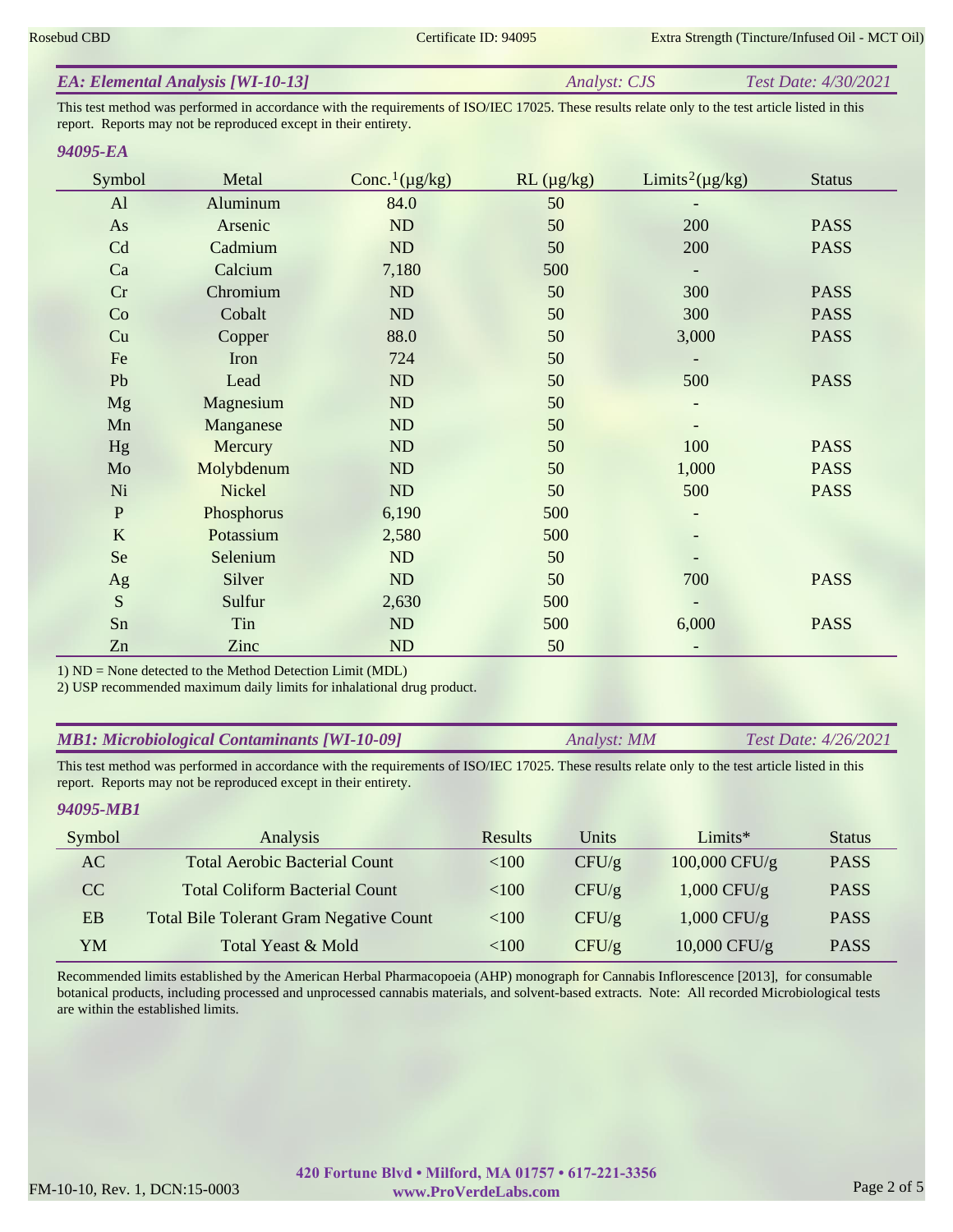| <b>PST: Pesticide Analysis [WI-10-11]</b><br><b>Test Date: 4/30/2021</b><br><i>Analyst: CJS</i> |
|-------------------------------------------------------------------------------------------------|
|-------------------------------------------------------------------------------------------------|

The client sample was analyzed for pesticides using Liquid Chromatography with Mass Spectrometric detection (LC/MS/MS). The method used for sample prep was based on the European method for pesticide analysis (EN 15662).

#### *94095-PST*

| Analyte            | CAS           | Result | Units | <b>LLD</b> | Limits (ppb) | <b>Status</b> |
|--------------------|---------------|--------|-------|------------|--------------|---------------|
| Abamectin          | 71751-41-2    | ND     | ppb   | 0.20       | 10           | <b>PASS</b>   |
| Spinosad           | 168316-95-8   | ND     | ppb   | 0.10       | 10           | <b>PASS</b>   |
| Pyrethrin          | 8003-34-7     | ND     | ppb   | 0.10       | 10           | <b>PASS</b>   |
| Trifloxystrobin    | 141517-21-7   | ND     | ppb   | 0.10       | 100          | <b>PASS</b>   |
| Spirotetramat      | 203313-25-1   | ND     | ppb   | 0.10       | 100          | <b>PASS</b>   |
| Spiromesifen       | 283594-90-1   | ND     | ppb   | 0.10       | 100          | <b>PASS</b>   |
| Piperonyl butoxide | $51-03-6$     | ND     | ppb   | 0.10       | 3000         | <b>PASS</b>   |
| Paclobutrazol      | 76738-62-0    | ND     | ppb   | 0.10       | 10           | <b>PASS</b>   |
| Myclobutanil       | 88671-89-0    | ND     | ppb   | 0.10       | 100          | <b>PASS</b>   |
| Imidacloprid       | 138261-41-3   | ND     | ppb   | 0.10       | 5000         | <b>PASS</b>   |
| Imazalil           | 35554-44-0    | ND     | ppb   | 0.10       | 10           | <b>PASS</b>   |
| Fenoxycarb         | 72490-01-8    | ND     | ppb   | 0.10       | 10           | <b>PASS</b>   |
| Etoxazole          | 153233-91-1   | ND     | ppb   | 0.10       | 100          | <b>PASS</b>   |
| <b>Dichlorvos</b>  | $62 - 73 - 7$ | ND     | ppb   | 3.00       | 10           | <b>PASS</b>   |
| Cyfluthrin         | 68359-37-5    | ND     | ppb   | 0.50       | 2000         | <b>PASS</b>   |
| <b>Bifenthrin</b>  | 82657-04-3    | ND     | ppb   | 0.20       | 3000         | <b>PASS</b>   |
| <b>Bifenazate</b>  | 149877-41-8   | ND     | ppb   | 0.10       | 100          | <b>PASS</b>   |
| Azoxystrobin       | 131860-33-8   | ND     | ppb   | 0.10       | 100          | <b>PASS</b>   |

\* Testing limits established by the Massachusetts Department of Public Health, Protocol for Sampling and Analysis of Finished Medical Marijuana Products and Marijuana-Infused Products for Massachusetts Registered Medical Marijuana Dispensaries, Exhibit 5. ND indicates "none detected" above the lower limit of detection (LLD). Analytes marked with (\*) indicate analytes for which no recovery was observed for a pre-spiked matrix sample due to matrix interference.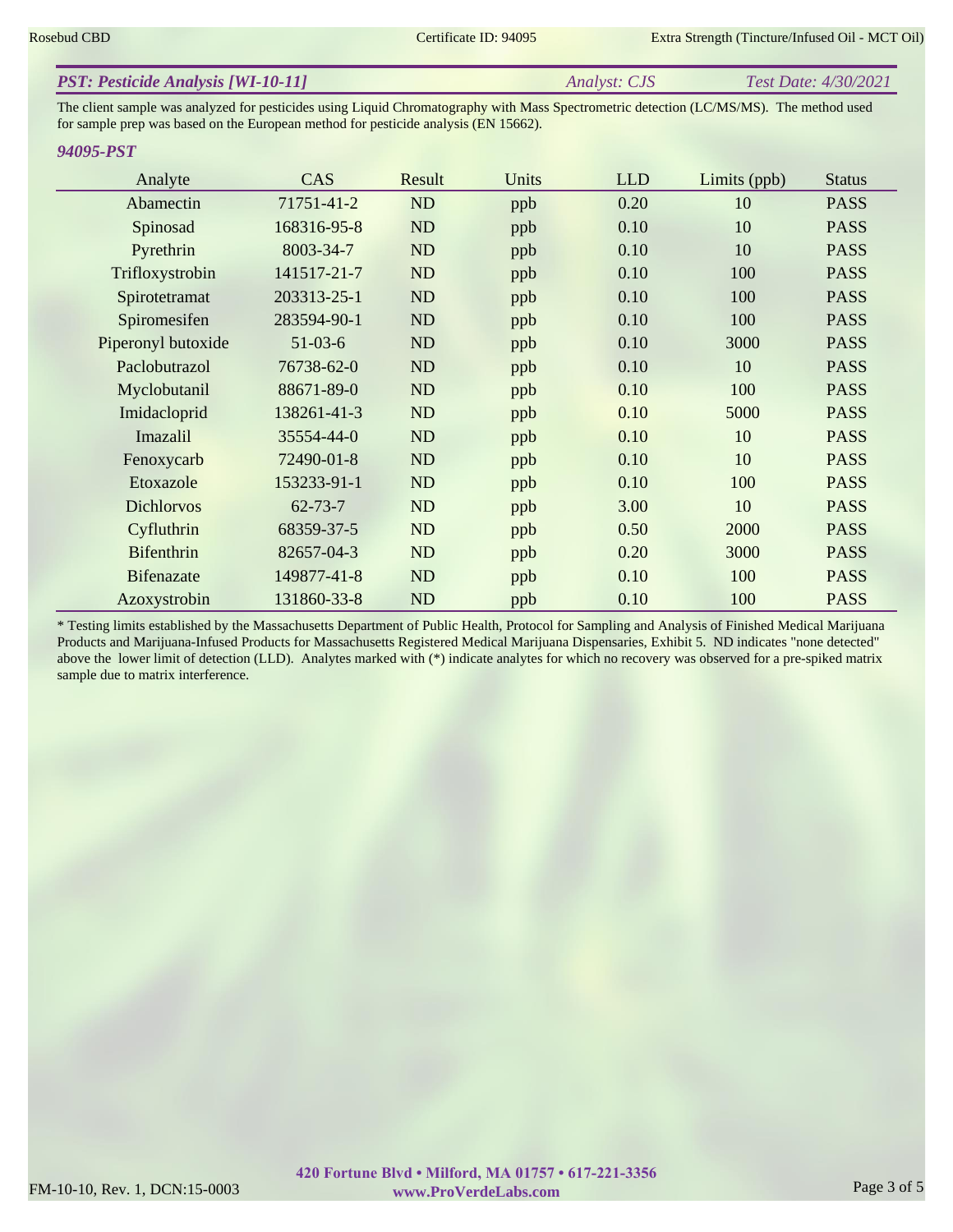#### *Analyst: LC Test Date: 4/28/2021 TP: Terpenes Profile [WI-10-27]*

Client sample analysis was performed using full evaporative technique (FET) headspace sample delivery and gas chromatographic (GC) compound separation. A combination of flame ionization detection (FID) and/or mass spectrometric (MS) detection with mass spectral confirmation against the National Institute of Standards and Technology (NIST) Mass Spectral Database, Revision 2017 were used. Chromatographic and/or mass spectral data were processed by quantitatively comparing the analytical peak areas against calibration curves prepared from certified reference standards.

#### *94095-TP*

| Compound            | CAS            | Conc. $(wt\%)$ | Conc. (ppm) | <b>Qualitative Profile</b> |
|---------------------|----------------|----------------|-------------|----------------------------|
| alpha-pinene        | $80 - 56 - 8$  | ND             | ND          |                            |
| camphene            | $79-92-5$      | $\rm ND$       | ND          |                            |
| sabinene*           | 3387-41-5      | ND             | $\rm ND$    |                            |
| beta-myrcene        | $123 - 35 - 3$ | $<$ RL         | $<$ RL      |                            |
| beta-pinene         | 127-91-3       | ND             | $\rm ND$    |                            |
| alpha-phellandrene  | 99-83-2        | $\rm ND$       | ND          |                            |
| delta-3-carene      | 13466-78-9     | ${\rm ND}$     | ND          |                            |
| alpha-terpinene     | 99-86-5        | $\rm ND$       | ND          |                            |
| alpha-ocimene       | 502-99-8       | ND             | ND          |                            |
| D-limonene          | 138-86-3       | $<$ RL         | $<$ RL      |                            |
| p-cymene            | 99-87-6        | ND             | ND          |                            |
| cis-beta-ocimene    | 3338-55-4      | $\rm ND$       | ND          |                            |
| eucalyptol          | 470-82-6       | $\rm ND$       | ND          |                            |
| gamma-terpinene     | 99-85-4        | ND             | ND          |                            |
| terpinolene         | 586-62-9       | $\rm ND$       | ND          |                            |
| linalool            | 78-70-6        | ND             | $\rm ND$    |                            |
| L-fenchone*         | 7787-20-4      | $\rm ND$       | $\rm ND$    |                            |
| isopulegol          | 89-79-2        | ND             | ND          |                            |
| menthol*            | $89 - 78 - 1$  | ND             | ND          |                            |
| geraniol            | $106 - 24 - 1$ | $\rm ND$       | ND          |                            |
| beta-caryophyllene  | $87 - 44 - 5$  | 0.0020         | 19.9        |                            |
| alpha-humulene      | 6753-98-6      | 0.0007         | 6.90        |                            |
| cis-nerolidol       | 3790-78-1      | ND             | ND          |                            |
| trans-nerolidol     | 40716-66-3     | ND             | $\rm ND$    |                            |
| guaiol              | 489-86-1       | 0.0020         | 19.5        |                            |
| caryophyllene oxide | 1139-30-6      | $<$ RL         | $<$ RL      |                            |
| alpha-bisabolol     | 23089-26-1     | 0.0021         | 21.2        |                            |
|                     |                |                | ppm         | 0.00<br>25.00<br>50.00     |

#### Total Terpene: <0.1 wt%

\* Certified reference standard not available for this compound. Concentration is estimated using the response factor from alpha-pinene. ND = None Detected.  $RL =$  Reporting Limit of 5 ppm.